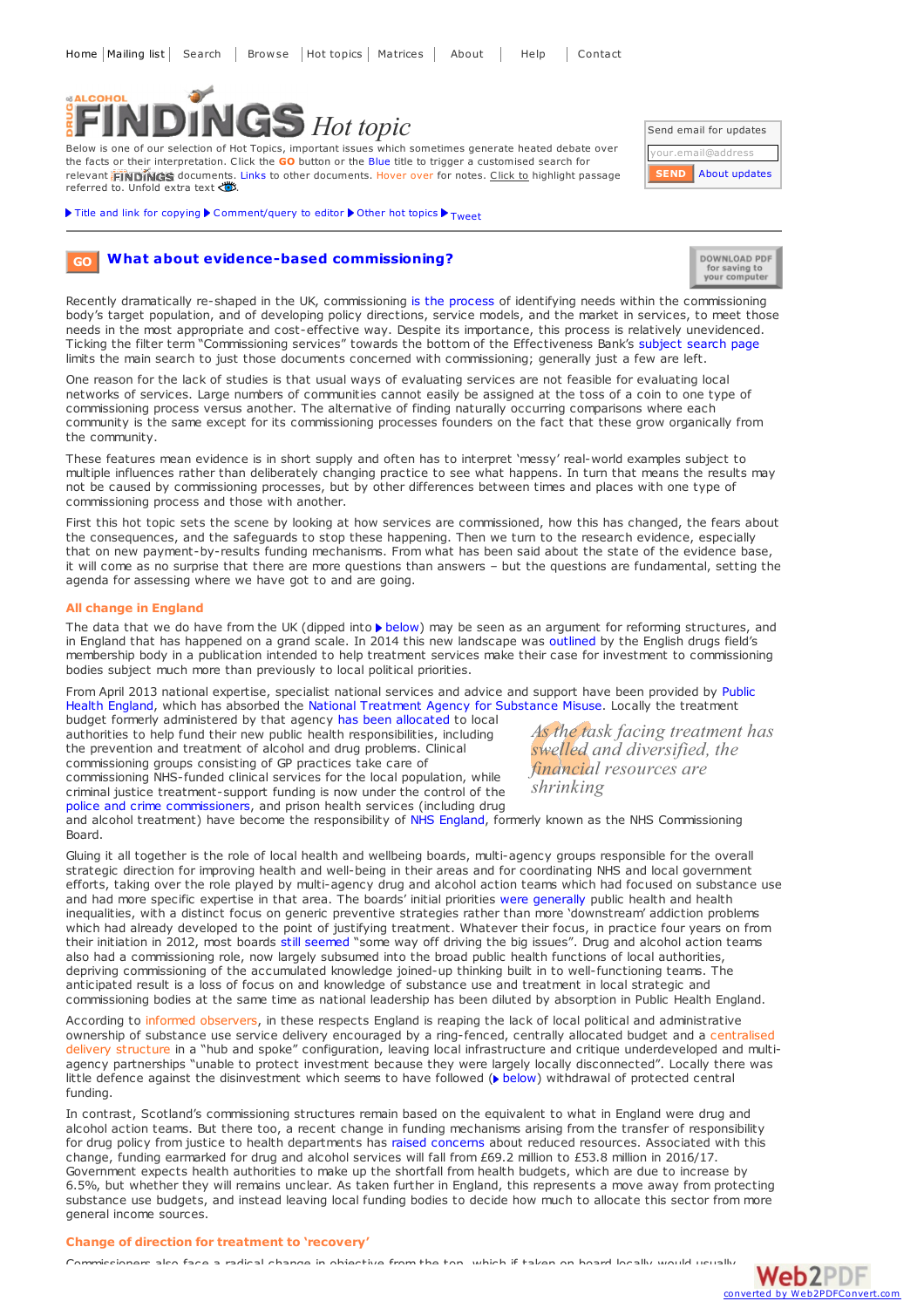Commissioners also face a radical change in objective from the top, which if taken on board locally would usually preclude simply continuing with established models of service provision. Adoption of 'recovery' as an overarching principle for addiction treatment (see this [recovery](https://findings.org.uk/PHP/dl.php?file=reint_recover.hot&s=eb) hot topic) entails [extending](https://findings.org.uk/PHP/dl.php?file=NTA_10.cab&s=eb) the commissioning horizon beyond treatment episodes restricted in space (as at a clinic) and time, to the world in which the patient lives and must fully return after treatment, and to their entire life course.

Precise definitions of 'recovery' are lacking, but the broad themes of what for UK [administrations](https://findings.org.uk/PHP/dl.php?file=reint_recover.hot&s=eb) counts as recovery are clear: some of the most marginal, damaged and unconventional of people are to become (as the Scottish drug [strategy](http://www.scotland.gov.uk/Publications/2008/05/22161610/0) put it) "active and contributing member[s] of society" and variously abstinent from illegal drugs and/or free of dependence. Yet at the same time as the task facing treatment has swelled and diversified, the financial resources to commission services and forge links with other sectors are shrinking, and those other sectors themselves face financial pressures.

#### <span id="page-1-0"></span>**Fears over 'disinvestment'**

Diminishing per-patient funding for addiction treatment and falling total funding predate the current austerity era which [took](https://www.oxfam.org/sites/www.oxfam.org/files/cs-true-cost-austerity-inequality-uk-120913-en.pdf) root in 2010 following the banking crisis of 2008. Though it blipped upward in 2006/07, per-patient spending on drug addiction treatment in England including local contributions and central funding has as far as can be calculated been on a downward trend since 2002/03, when it was about £3861 in 2008/09 prices. By 2008/09 it had fallen to £2756, about 29% less. After peaking in 2006/07, the total spend also started to fall. The freeze in central funding which followed almost certainly led to further per-patient, inflation-adjusted funding decreases.

Though disinvestment is not new, [according](https://drinkanddrugsnews.com/wp-content/uploads/2015/12/DDN-1215-web.pdf) to major service providers, by 2015 it had reached the point where instead of trying to determine how best to get value for money - entailing a focus on 'value', which might deman more – England had descended towards commissioning systems where money only counts, and the cheapest way to provide services wins out under the pressure of budget cuts.

A well-informed and powerful central advocate could identify such developments and support or pressure improvements, but according the former head of the National Treatment Agency for Substance Misuse [says](https://drinkanddrugsnews.com/wp-content/uploads/2015/12/DDN-1215-web.pdf) Public Health England "has disinvested" from the local presence which characterised his agency, "limiting not only its ability to promote and share best practice, but also the local intelligence it previously provided which enabled Home Office and Department of Health to understand what was really happening on the ground." If lowest-common-denominator poor practice is taking hold, no one centrally may know until the consequences become apparent, perhaps as in the recent [increase](http://www.findings.org.uk/PHP/dl.php?file=overdose_prevent.hot&s=eb) in drug-related deaths. A 'see no evil' scenario is also apparent locally, particularly in the lack of local data on drug-related deaths, and the narrowing down to successful treatment completion as the indicator of recovery, one only loosely related either to [post-treatment](http://dx.doi.org/10.1111/add.13193) poisoning deaths among patients treated for opiate dependence or to lasting [remission](https://findings.org.uk/PHP/dl.php?file=NTA_18.cab&s=eb) from drug dependence.

Also [gone](http://www.drugwise.org.uk) since 2015 is the central eyes and ears and voice of the drugs field in England in the form of the now dissolved sector membership charity, DrugScope. When it was available to aid intelligence-gathering, DrugScope participated in an [audit](http://www.nta.nhs.uk/uploads/review-of-drug-and-alcohol-commissioning-2014.pdf) requested by the Department of Health to check how devolution to local authorities had affected commissioning and funding plans for drug and alcohol services in 2014/15 and beyond. A [commentary](http://drugscope.blogspot.co.uk/2014/10/review-of-drug-and-alcohol-commissioning.html) from DrugScope highlighted the plans of a substantial minority of areas to reduce funding in 2014/15 and 2015/16, and the fact that already in 2013/14 commissioners were concerned about the "significant financial pressures they were under and the potential impact this was having on all services".

Since then the financial screw has [tightened](http://www.collectivevoice.org.uk/blog/the-spending-review-and-the-challenge-ahead/) on local authorities and will [tighten](https://www.gov.uk/government/publications/public-health-grants-to-local-authorities-2016-to-2017) further on their public health allocations year on year, forcing more radical service reviews and including merger of drugs and alcohol with other service sectors. At the same time priorities seem to be shifting to alcohol and preventive initiatives rather than illegal drugs and treatment, a move towards a public health agenda closer to the traditional remits of local authorities and of their key decision-makers in this sector, directors of public health.

In 2015 the consequences of these processes [became](http://www.recovery-partnership.org/state-of-the-sector.html) visible through a survey of treatment services across England and interviews with senior staff. It was the third such report, and "While the first found no evidence of deep and widespread disinvestment, in its second year the survey found that many respondents were experiencing or anticipating substantial funding reductions. This trend continues in 2015, with a considerable proportion of both community and residential providers reporting a reduction in funding." The future was likely to be gloomier still as budget cuts accumulated, meaning "challenges around resourcing safe and high quality services clearly remain".

Linked to the drive to save money and yet produce recovery outcomes is the typically three-year retendering cycle through which commissioners seek to reshape services and/or provide them more cost-effectively. In England in 2015 nearly half the substance use services which responded to a survey had been [through](http://www.recovery-partnership.org/state-of-the-sector.html) tendering or contract renegotiation in the previous year and half expected to do so in the year ahead. This so-called 'churn' is a major diversion from service provision, leading to much of a three-year cycle being spent getting up to speed or preparing for possible de-commissioning, though many services felt the result was improved service delivery.

## **Safeguards and incentives**

Provided outside the ambit of the NHS constitution and regulations safeguarding patient choice and competition, commissioning of addiction treatment services seems effectively [unregulated](http://www.drugwise.org.uk/wp-content/uploads/DruglinkMarchApril2014.pdf). The market mechanism of patients voting with their feet to go to what for them are better quality services is often not an [option](https://findings.org.uk/PHP/dl.php?file=Mason_T_1.txt&s=eb), increasingly less so as megaservices take over in local areas, offering to do everything for the [commissioners](http://www.drugwise.org.uk/wp-content/uploads/DruglinkMarchApril2014.pdf) with consequent cost-savings.

There are, however, continuing financial incentives for local authorities to maintain and increase drug treatment

*The outcome is uncertain, but quality*

*could be quantity at the cost of* drug(s) of dependence and did not return within six months as a proportion of numbers, and the proportion of patients who [successfully](https://www.gov.uk/government/consultations/public-health-formula-for-local-authorities-from-april-2016) complete treatment, [defined](http://www.ndtms.net/resources/Guidance/Public_Health_Outcomes_Framework_Guidance.pdf) as the number of patients who left treatment free of the treatment caseload. Those who score well on these measures will to this degree (other non-drug related measures also have an effect) earn a larger share of the dwindling national pot of public health money.

Public health commissioners and planners will also be held accountable via the public health outcomes [framework](https://findings.org.uk/PHP/dl.php?file=DoH_11.txt&s=eb) for England. Among the indicators of their performance is successful completion of drug treatment, the number of alcoholrelated admissions to hospital, and the proportion of people entering prison whose substance dependence treatment need had not been addressed in the community.

Putting these influences together, local authority politicians and commissioners could be forgiven for aiming to maintain or increase numbers in and leaving drug addiction treatment while at the same time cutting the spend per patient and doing what they can to prevent rapid treatment re-entry. The outcome is uncertain, but could be quantity at the cost of quality. However, if disinvestment takes the form of poor quality services rather than their absence, in the treatment sector this should be picked up by the Care Quality Commission, which in 2014 set out its [plans](http://www.cqc.org.uk/sites/default/files/20140919_cqc_a_fresh_start_substance_misuse_final_low_res.pdf) to assess whe[ther](http://www.web2pdfconvert.com?ref=PDF)

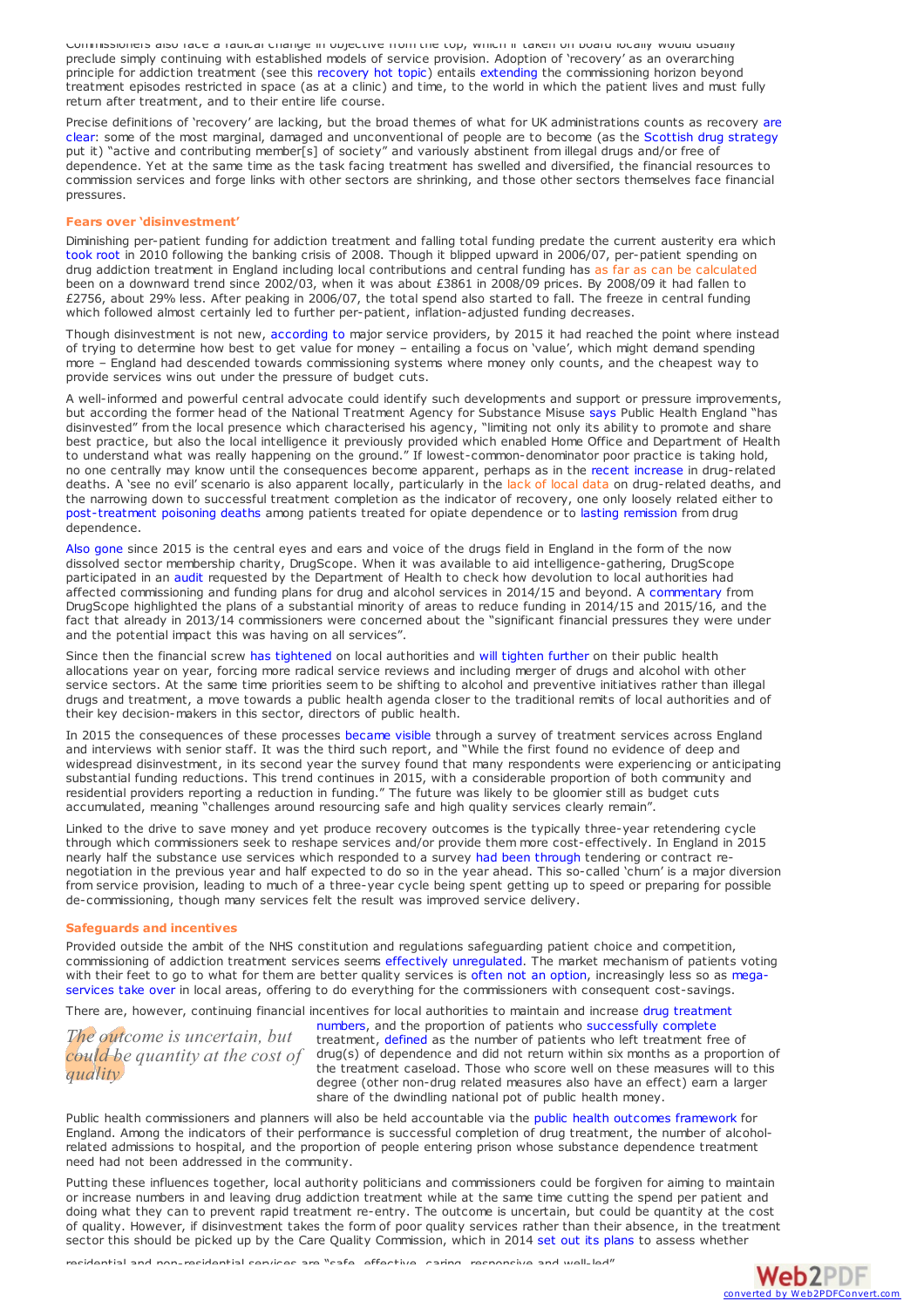residential and non-residential services are "safe, effective, caring, responsive and well-led".

## <span id="page-2-0"></span>**British commissioning systems fall short of expectations**

Here we turn to evidence on commissioning and on how to improve it, much of which in the UK portrayed the shortfalls of the systems which predated the restructuring and cutbacks outlined above. Evidence-based commissioning as an ideal has always been at the mercy of politics (national and local) as well as the vagaries of budgets. Very few areas ever developed a system truly planned in a holistic, evidence-based fashion.

These weaknesses emerged in investigations in to alcohol services by the Department of Health up to March 2011, which [found](https://findings.org.uk/PHP/dl.php?file=Alcohol_Harm_Reduction_National_Support_Team_1.cab&s=eb) many areas did not have a clear, shared vision for reducing alcohol-related harm, and that alcohol strategies were often out of date or being rewritten.

Three years later the charity Alcohol Concern [surveyed](http://www.alcoholconcern.org.uk/wp-content/uploads/woocommerce_uploads/2014/10/JSNA-Audit-Report-March-2014.pdf) plans and reports from commissioning authorities in 25 areas, including 15 topping the league of alcohol-related harm. Almost all the documents mentioned alcohol, though many would not it was judged have been considered comprehensive enough to meet [guidelines](http://www.nta.nhs.uk/healthcare-JSNA.aspx) from Public Health England. Though included among the 15 high-need areas, four made no recommendations about tackling alcohol-related hospital admissions and seven each none about identifying and advising risky drinkers or about treating dependent drinkers. Public Health England had stressed the development of recovery-orientated systems integrating peer support and mutual aid with professional services, yet these were "scarcely mentioned", suggesting <sup>a</sup> "discontinuity between evidence and actions".

In Scotland in 2009 an audit of local drug and alcohol service provision systems [found](https://findings.org.uk/PHP/dl.php?file=Audit_Scotland_1.txt&s=eb) these poorly informed by the problems to be addressed and what works in addressing them, and in respect of drugs, unclear about what 'value for<br>money' consists of. Specifically in relation to the commissioning of advocacy support for drug users, inten equalise the power relation with services and help patients negotiate their treatment, in both [England](https://findings.org.uk/PHP/dl.php?file=Cargill_T_1.txt&s=eb) and [Scotland](http://www.siaa.org.uk/resources/publications-list/available-for-all/), in 2010 national rhetoric had yet to be consistently reflected in commissioning decisions on the ground.

Also in 2010, exhaustive consultations in the south west of England [revealed](https://findings.org.uk/PHP/dl.php?file=Fitzpatrick_R_1.cab&s=eb) that procedures for commissioning offender alcohol interventions were unclear, contested, and badly under-resourced. In England's prisons, an inquiry conducted in 2009 and 2010 [found](https://findings.org.uk/PHP/dl.php?file=Patel_K_1.cab&s=eb) that drug treatment commissioning and funding structures had led to a "fragmented system" offering limited choices in the types of treatment and broader social support available, while across 2004 to 2009 prison [inspectors](https://findings.org.uk/PHP/dl.php?file=HM_Inspectorate_of_Prisons_1.cab&s=eb) reported that alcohol services present a "depressing picture" of "very limited" services, which leave offenders with poor prospects on release. Scottish prisons feature a range of alcohol-related interventions, but in their assessment published in 2011, health service researchers were [concerned](https://findings.org.uk/PHP/dl.php?file=Parkes_T_1.cab&s=eb) that many prisoners who could benefit from such interventions were being missed.

#### **Commissioning processes do make a difference**

How far things have changed and will change as in response to the recovery agenda, budget cuts and reorganisations, is as yet unclear, but what is clear is that for good or ill, commissioning processes do make a difference.

England has [seen](http://www.findings.org.uk/PHP/dl.php?file=PHE_22.txt&s=eb) the slashing of waiting times for drug addiction treatment and a steady improvement in the proportions of patients leaving treatment at least for the time being free of dependence – both associated with explicit national drives expressed through local commissioning. Similar influences had led to increases in the proportion of patient who stayed in treatment at least 12 weeks or successfully completed before then. Alcohol treatment waiting times too have [shortened](http://www.findings.org.uk/PHP/dl.php?file=PHE_18.txt&s=eb) in England, and in Scotland waits for both alcohol and drug treatment [fell](https://isdscotland.scot.nhs.uk/Health-Topics/Drugs-and-Alcohol-Misuse/Publications/2016-03-29/2016-03-29-DATWT-Report.pdf?22101992369) in line with a [national](http://www.isdscotland.org/Health-Topics/Waiting-Times/Drugs-and-Alcohol/) target implemented through local commissioning structures.

In the very different public service environment of the USA, waiting times have also been a target. One national US programme halved [waiting](https://findings.org.uk/PHP/dl.php?file=Hoffman_KA_1.txt&s=eb) times for addiction treatment and extended retention partly by fostering a self-sustaining inter-service improvement network and a performance-analysis system linked to funding. In the US state of Delaware, state authorities effectively [incentivised](https://findings.org.uk/PHP/dl.php?file=McLellan_AT_20.txt&s=eb) services to improve patient recruitment and engagement, while in Washington patients given vouchers to purchase recovery services stayed in [treatment](http://dx.doi.org/10.1016/j.jsat.2009.05.007) longer and were more likely to gain employment. Evaluation of an early [example](https://findings.org.uk/PHP/dl.php?file=Commons_M_1.txt&s=eb) from the state of Maine in the USA of a system which approached payment by results ( $\triangleright$  next [section](#page-2-1)) offered plusses and minuses. From 1992 services were told their current funding may depend on how well they had done the previous year, including indicators of how far patients had improved while in treatment. Effectiveness as assessed by these measures did improve, but other elements of the contract seem to have led services to focus on delivering only contracted services, withdrawing the extra inputs previously provided.

## <span id="page-2-1"></span>**Is payment-by-results the answer?**

If there are new structures and objectives for commissioners, so too is there a new mechanism in the form of paymentby-results – paying organisations, not to deliver specified services, but (in its pure form, via whatever acceptable service mix they choose) to achieve set outcomes in the form of benefits for the patients or clients. Though this seems a sure-fire shortcut to value for money, the National Audit Office has [warned](http://www.nao.org.uk/report/outcome-based-payment-schemes-governments-use-of-payment-by-results/) that payment-by-results contracts are "hard to get right, which makes them risky and costly for commissioners", and that there is a risk of a "negative impact on value for money".

Despite the complications and concerns described below, it is important to remember that if adequately assessed, the great advantage of paying for results is that it takes the guesswork out of wondering whether mandated or incentivised quality improvements really do make a difference. It is perfectly possible to extend retention, introduce new evidencebased therapies, or, as in this US [study](https://findings.org.uk/PHP/dl.php?file=Garner_BR_12.txt&s=eb), to incentivise their competent and complete implementation, without this in turn improving substance use outcomes.

#### **Getting outcome measures right is critical**

Choosing the right outcome measures is critical to the success of such schemes. In a reciprocal process, this requirement is in turn affecting treatment objectives and structures. The concrete, measurable and collectable [outcomes](http://webarchive.nationalarchives.gov.uk/20130107105354/http://www.dh.gov.uk/prod_consum_dh/groups/dh_digitalassets/documents/digitalasset/dh_130714.pdf) required by the schemes are bound to become not just proxies for the ultimate objective (recovery), but make-or-break sub-objectives for services whose survival depends on achieving them. If in reality the measures inadequately represent the desired recovery objective, funding based on them will send treatment services chasing in the wrong directions and punish and reward them for the wrong reasons.

When it came to making outcomes concrete enough to be used to pay English drug services, recovery through employment as envisaged in national strategies was [notably](http://webarchive.nationalarchives.gov.uk/20130107105354/http://www.dh.gov.uk/prod_consum_dh/groups/dh_digitalassets/documents/digitalasset/dh_130714.pdf) lacking, perhaps a recognition that implementing this transformational vision would be a stretch when the resources to elevate patients from near the bottom rungs of society to at least near the average have been stripped back. Practicalities if nothing else mean English schemes often specify in-treatment and treatment-exit measures rather than post-treatment recovery indicators, and the posttreatment indicators are confined to routinely collected criminal justice and treatment records which do not require recontacting and reassessing patients. Such measures bear a loose [relationship](https://findings.org.uk/PHP/dl.php?file=NTA_18.cab&s=eb) to lasting remission from dependen[ce.](http://www.web2pdfconvert.com?ref=PDF) A more comprehensive and explicitly recovery-oriented set of measures were [proposed](http://www.socialfinance.org.uk/resources/social-finance/enabling-recovery) in 2012 by drugs field ex[perts](http://www.web2pdfconvert.com?ref=PDF) and a team from the not-for-profit Social [Finance](http://www.socialfinance.org.uk/) organisation to underpin investment in services.

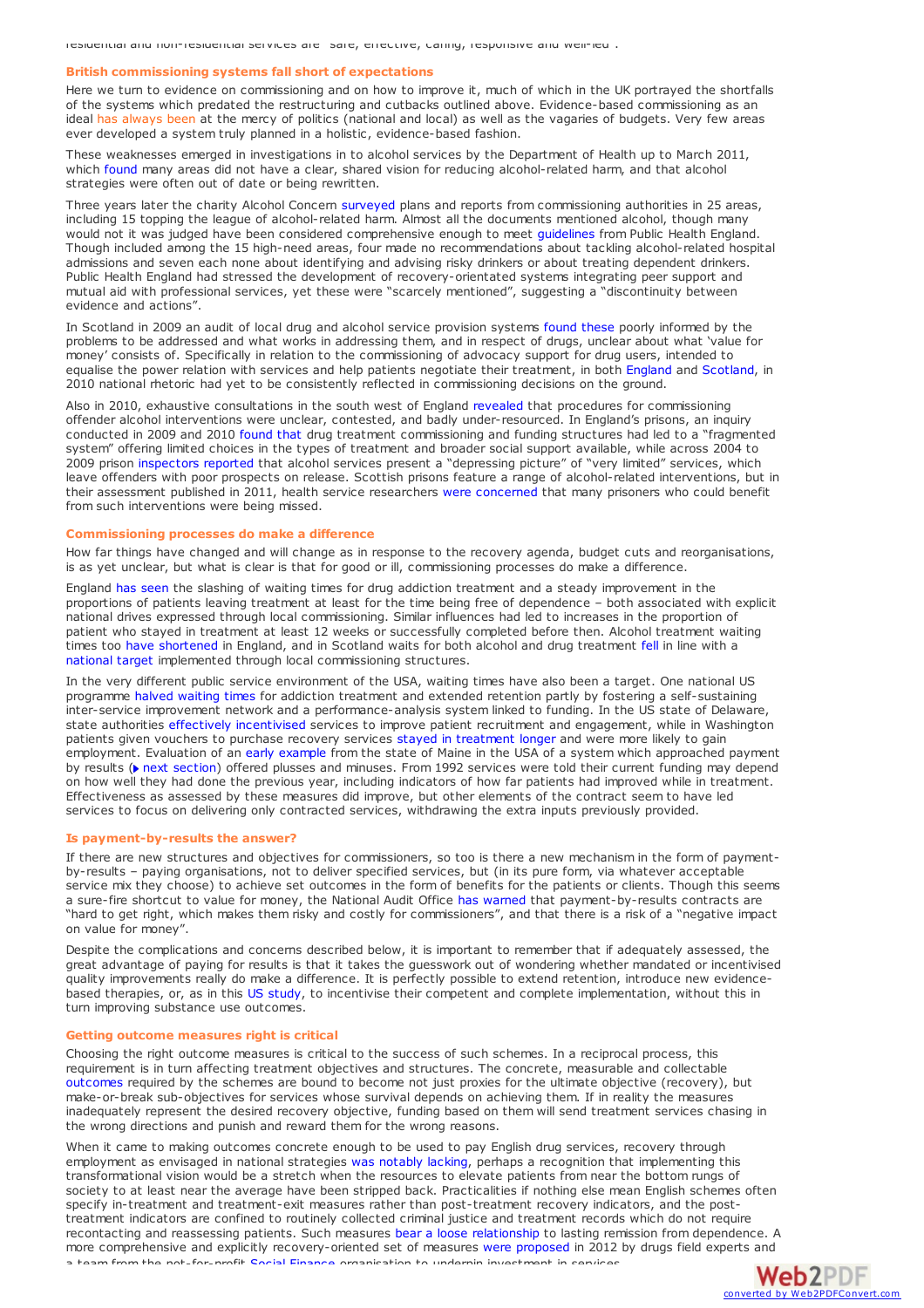a team from the not-for-profit Social Finance organisation to underpin investment in services.

Ironically, the English pilots placed a premium not on the long-term contact presupposed by the [recovery](https://findings.org.uk/PHP/dl.php?file=White_WL_13.txt&s=eb) vision and associated [understandings](http://dx.doi.org/10.1046/j.1360-0443.2002.00127.x) of addiction, but on discharging patients who then are not seen again for at least a year. The individualisation stressed by recovery advocates also seems at odds with the payment mechanism. Local schemes could create a space for the patient's ambitions in their payment criteria, but this is not a required element or one included in the national outcomes schema, nor one which sits easily within a system predicated on observable outcomes the public and their representatives recognise and are willing to pay for. Instead schemes pre-set the treatment destination in detail without reference to what the individual patient wants, and in a way services cannot afford to ignore because their financial survival depends on meeting the criteria.

Success criteria seem more [suited](http://www.revolving-doors.org.uk/documents/adding-value-reflections-on-payment-by-results/) to services geared to improvement rather than prevention of deterioration. How<br>many people do not die, keep their homes, retain custody of their children, or stay clear crime, are not asse is hard to see how they could be. Among the typically multiply problematic caseloads of publicly funded treatment services, funding criteria focused on substance use risk [distorting](http://www.revolving-doors.org.uk/documents/adding-value-reflections-on-payment-by-results/) service provision away from meeting what for the individual are their most pressing needs, perhaps forcing them to [conform](http://dx.doi.org/10.1177/1049732313487027) to the implied view that their substance use is their primary problem and primary identity. That risk is even sharper outside recovery-oriented payment-by-results schemes, where services are judged primarily on their generation of people no longer dependent on drugs or using heroin or crack.

#### **Levelling the playing field costs**

Beyond choice of outcomes are some more general issues faced by any such scheme. Even if outcomes are ideal and could be directly and accurately measured – a task which has expensively occupied teams of researchers – what led to them would remain unclear, particularly since patients [commonly](https://findings.org.uk/PHP/dl.php?file=DORIS.nug&s=eb) traverse several treatment services and modalities before sustainably overcoming dependence. Giving all the credit to the last episode ignores the contribution of predecessors which paved the way for 'its' successes.

Another potential drawback was exemplified in the [Delaware](https://findings.org.uk/PHP/dl.php?file=McLellan_AT_20.txt&s=eb) study cited above, where the pattern and pace of improvements suggested services did respond to financial incentives, focusing effort where rewards were greatest, but also that they did just enough to harvest those rewards without trying to do more to help their patients. It seems to reinforce concerns that (like contingency [management](https://findings.org.uk/PHP/dl.php?file=hot_CM.hot&s=eb) incentives for the patients) such systems engender a mentality of doing just enough to get the money; the rewards can become the objective, not the patient's progress.

Treatment entry processes too must change – and not necessarily for the better – due to the requirements that the new payment mechanism has convincingly unbiased ways of taking in to account the 'degree of difficulty' posed by a service's case-mix and of measuring and recording the results. When funding, jobs and organisational survival ride on these assessments, leaving them entirely to the people and organisations at threat may stretch their [integrity](http://recoverypbr.dh.gov.uk/files/2012/03/Gaming-Commission-Report.pdf) too far. In UK [schemes](http://recoverypbr.dh.gov.uk/), the most visible result has been central assessment units (or LASARS), which have a key role in setting tariffs based on patient severity and verifying outcomes. These, say the Gaming [Commission](http://recoverypbr.dh.gov.uk/files/2012/03/Gaming-Commission-Report.pdf), should be independent both of treatment services and their commissioners, inserting another step in the journey to accessing treatment. A keen observer of the process has raised [concerns](http://www.russellwebster.com/what-do-the-drug-recovery-pilots-teach-us-about-payment-by-results/) about the diversion of resources to administration and to this extra<br>step, which means a patient's "first contact is not with a helping service but a payment system". The pl more efficient assessment, better treatment placement, and the potential for long-term case management to start at the assessment stage.

#### **Early results of payment-by-results in England**

Evidentially, payment-by-results in health and social care of any kind is a leap in the dark. A review of [reviews](http://dx.doi.org/10.1002/14651858.CD009255) could find no evaluations which reported on patient outcomes, and a [review](https://dpmp.unsw.edu.au/project/review-drug-and-alcohol-prevention-and-treatment-services-sector) specific to drug and alcohol treatment could find "little evidence that [pay-for-performance] is effective in improving client outcomes". When Russell Webster, a leading UK commentator on such schemes, [reviewed](http://russellwebster.com/documents/Lessons from the Payment by Results literature Russell Webster 2016.pdf
) the literature, he found "consensus" about the evidence base – consensus that is "not able to give a clear indication as to whether payment by results works", and that "unexpected, often perverse, consequences are commonplace".

Evidential uncertainty and the risk of counterproductive effects are presumably among the reasons why the English schemes were evaluated pilots. Analysed by the Department of Health, initial [results](https://www.gov.uk/government/publications/performance-of-payment-by-results-pilot-areas-april-2012-to-february-2013) to February 2013 for the 6582 patients being treated for drug rather than alcohol problems showed consistent gains only in the proportion who while in treatment said (via forms completed by staff) they had stopped using their problem substance(s). Against the same comparators, the proportion exiting treatment free of dependence – a measure closer to the government's recovery ambitions – was worse in the pilots. Other measures were seemingly unaffected. For the 3081 patients whose problems were mainly with alcohol, things seemed worse: no indication that the pilots had elevated abstinence rates and the proportion exiting treatment free of dependence was lower than in the rest of England and lower than in the same areas before the pilots. "Mixed" was the document's characterisation of the results; "disappointing" might also have been justified – but these were early days.

The government analysis was followed in 2015 by that of researchers, including some involved in creating and maintaining the key data source, the National Drug [Treatment](https://www.ndtms.net/default.aspx) Monitoring System. Their peer-reviewed [journal](https://findings.org.uk/PHP/dl.php?file=Mason_T_1.txt&s=eb) artic was based mainly on patients with heroin and crack cocaine problems treated in payment-by-results areas in the first year of the schemes compared to earlier years and other areas. The analysis confirmed the Department of Health's key finding – that the proportion of patients successfully exiting treatment (defined in this case as no longer using heroin or crack and no longer dependent) was lower in scheme areas. The difference was slight but statistically significant and consistent across various comparisons. Also slight but significant was the higher rate of patients declining to start or engage with treatment after contact with the treatment system. Both results can be considered contrary to the government's recovery agenda.

For the researchers the probable reasons were that services were keeping patients longer in treatment than they did without payment-by-results incentives in order to cut down on the number who return to treatment after leaving, an

event which loses the service money. Though the opposite seems to have been the intention in government, this effect might well be positive. Why more would-be patients turned treatment down is even less clear. The researchers' speculation that "linking payment to recovery-based outcomes ... is likely to have changed the nature of treatment" seems to hint at the disturbing possibility that being a unit of currency for the

*Services kept patients longer to reduce financial losses due to returns to treatment*

service sours the treatment relationship, the outcome Russell Webster foresaw when he [noted](http://www.russellwebster.com/what-do-the-drug-recovery-pilots-teach-us-about-payment-by-results/) that pre-treatment assessment about determining the price on the patient's head meant their "first contact is not with a helping service but a payment system".

## **More questions than answers**

It will be clear to the mader that the questions about the English schemes are multiple and far-maching, but answers  $W\epsilon b 2\mathbb{P} \mathbb{D} \mathbb{F}$